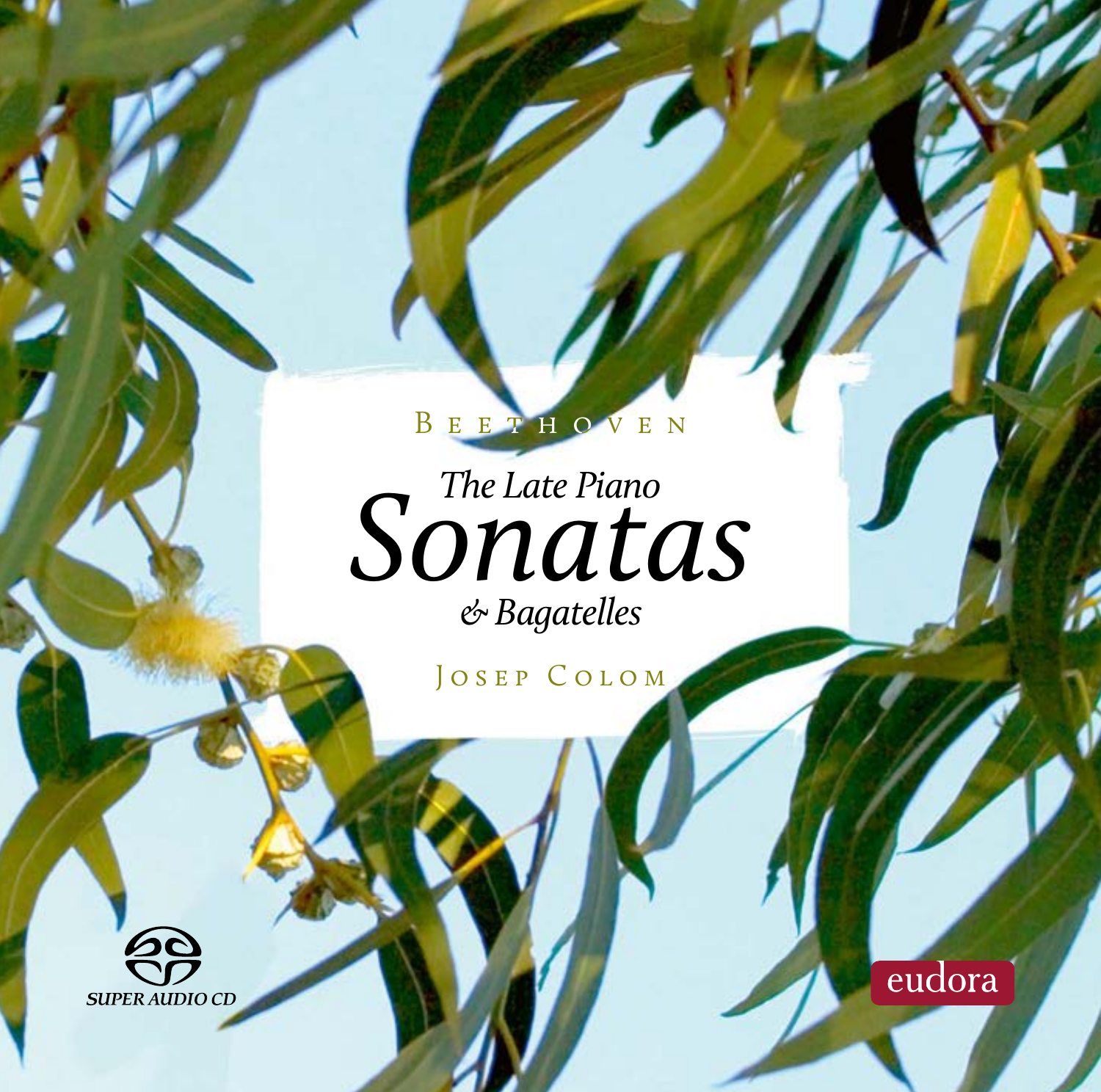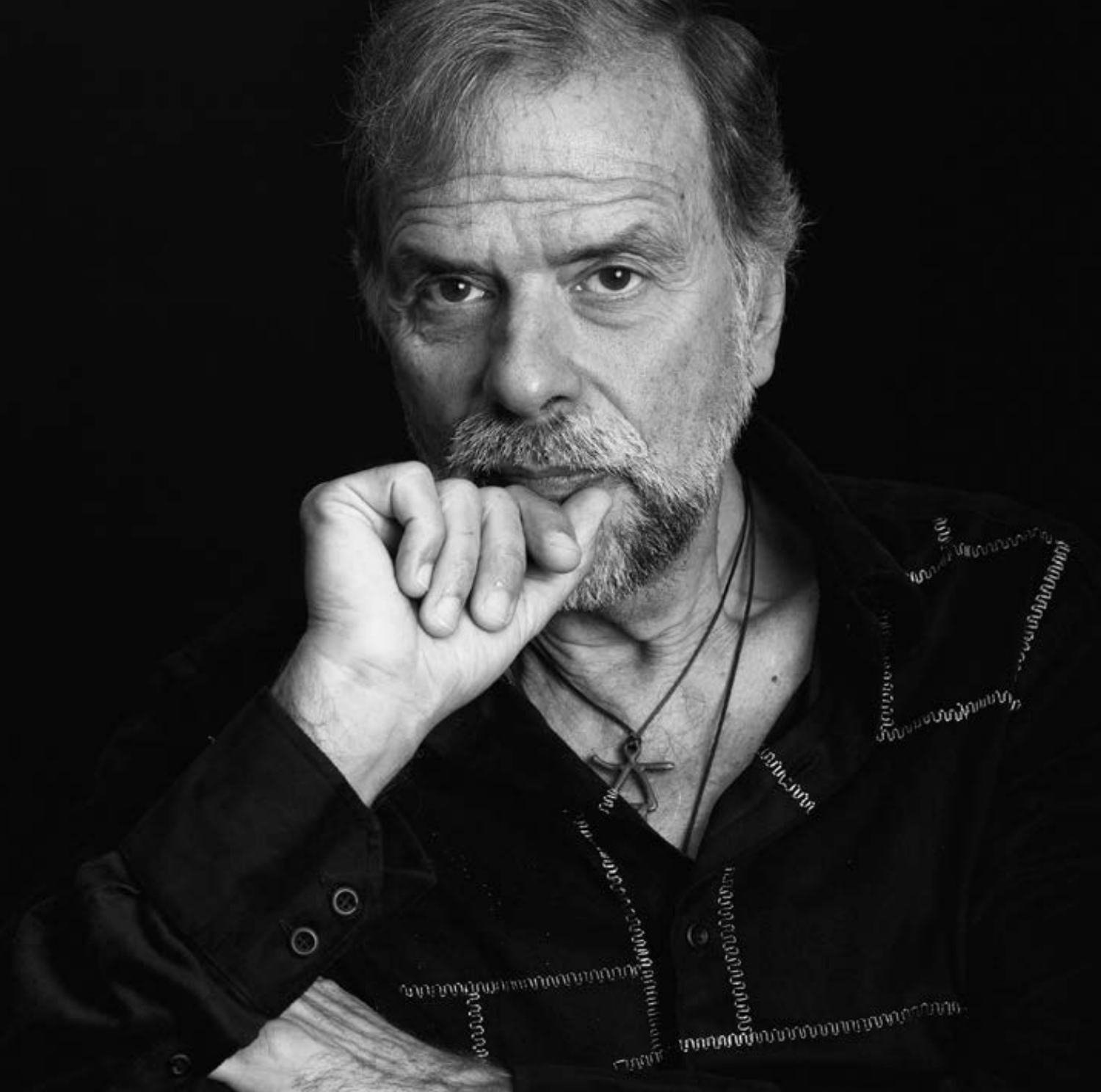## *Interwoven Pathways*

Luca Chiantore *(musikeon.net)*

 $e$ eethoven was more than just a great musician – over the years, his name has come to represent an entire culture, a way of conceiving music that seems inseparable from his legacy as a whole. Throughout the course of the nineteenth century, the very concept of "classical music" – its values, its modes of listening and its supposed capacity for elevating the human spirit above the trivialities of everyday life by transporting it to a metaphysical dimension in a way that was thought beyond more "popular" forms of music – established itself around Beethoven, his music and the myths that became associated with him.

As time went on, his late works began to be considered the ultimate representation of the force that pulsed within his music. This soon led to a very particular way of thinking about performance: at a time when it was standard practice for musicians to "personalise" their playing style by modifying the printed score at their own discretion, Beethoven's works were the first for which any such alterations were considered anathema. And while this applied to all his music, the greatest veneration was reserved for his final works.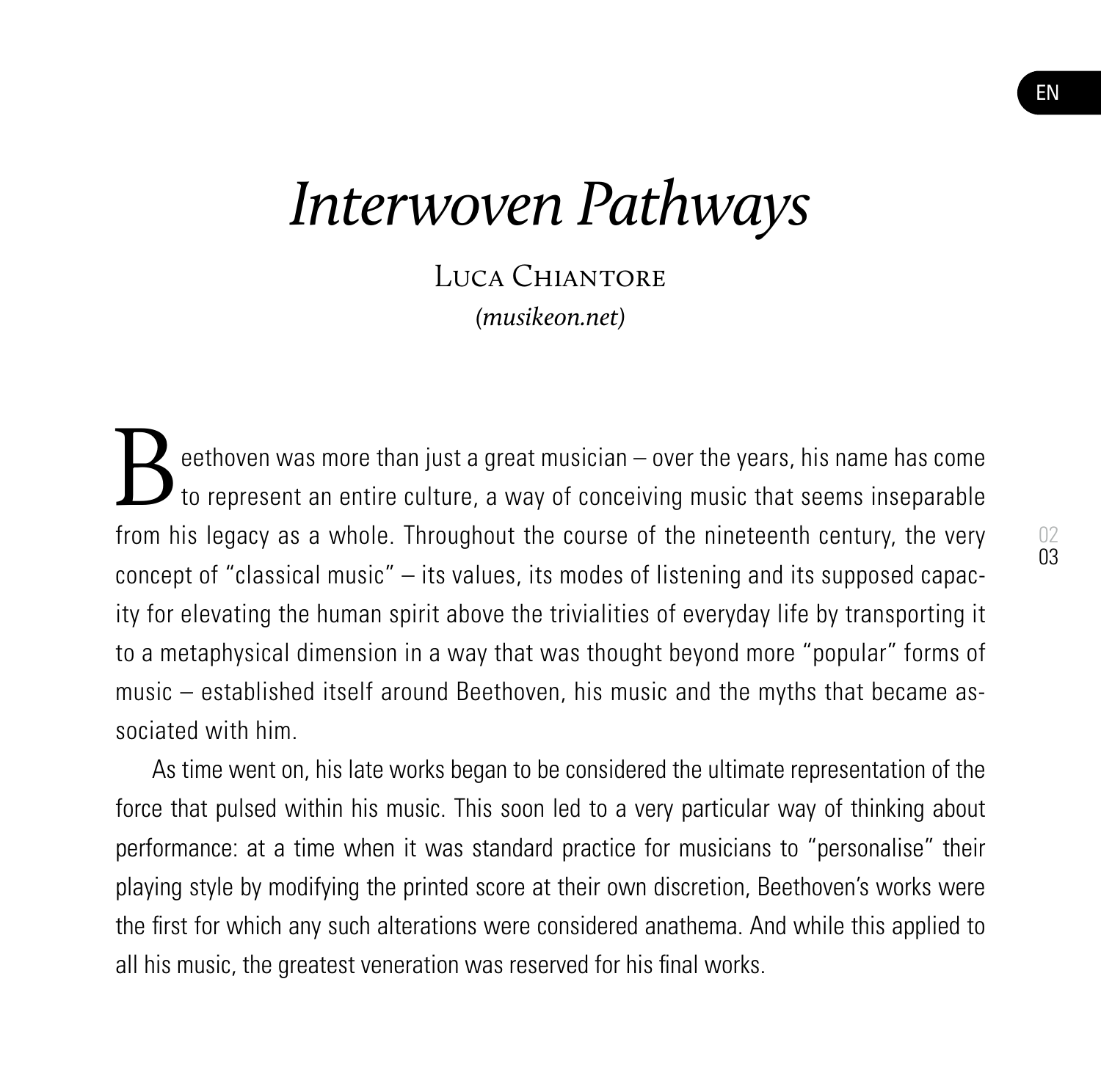These late works, which have always fascinated musicologists, were in fact the most enigmatic and most difcult to categorise. Full of unprecedented brilliance, they also featured many backward glances; and although it was possible to see an impressive level of coherence between them, it is also true that we have first-hand evidence of Beethoven's pragmatism and his willingness, on more than one occasion, to allow economic interests to prevail over artistic considerations, as for example when he left it up to his pupil Ferdinand Ries to decide on the structure of the celebrated "Hammerklavier" Sonata, op.106 for its first English edition.

What Beethoven's contemporaries saw in the major compositions of that period was, above all, the diversity of a series of benchmark works which happily incorporated fashionable elements, such as the use of cymbals, bass drum and triangle in the Ninth Symphony. But that was not what was appreciated about the Ninth from Wagner's time onwards. In fact, tradition has sought out "unity" and "coherence" not only when it comes to viewing as a whole the various movements of a particular work (especially for structures as unusual as those of his late sonatas and quartets), but also in collections of short pieces such as the Six Bagatelles, op.126 which appear on this album.

Things are changing, however, and this recording is part of a process currently affecting both music scholarship and live performance. The itinerary offered here by Josep Colom rejects the dictates of tradition; rather than submission to past dogmas, what we find is *freedom*. The freedom to combine, surprise and invent, as befits the growing creativity that characterises every aspect of the career of this most individual of pianists.

While analysts and musicians have managed to detect unifying elements even in works as diverse as the Sonatas opp.109 and 110, or between the two antithetical (in terms of scale, tempo, structure and character) movements of Op.111, what we find here is a different process: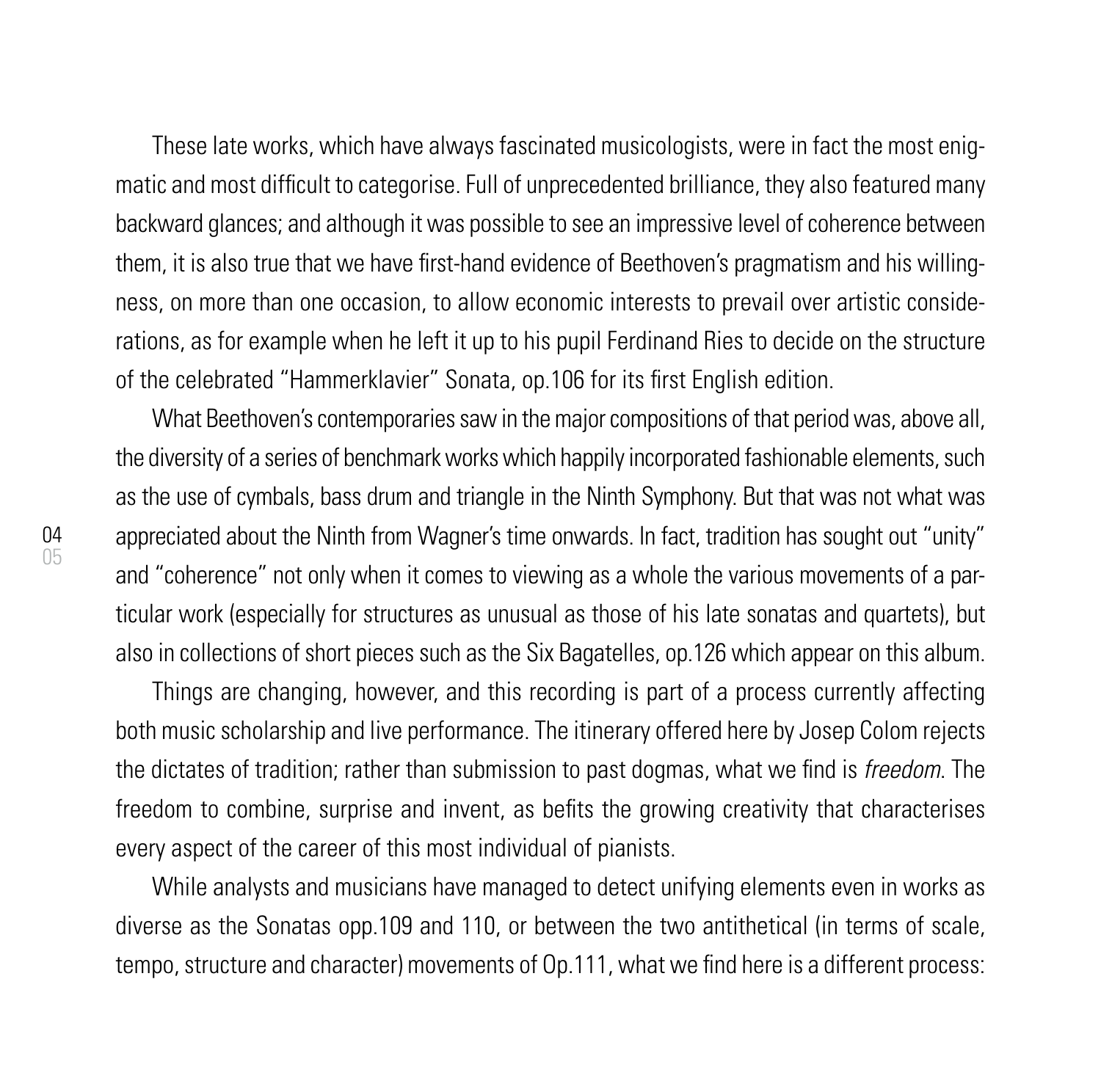one which creates, through performance, a single narrative path to weave together the individual movements of these three sonatas and the six bagatelles by means of a fascinating play of analogies and contrasts. The bagatelles act, in a way, as preludes to the sonatas, with transitional passages that stem from the pianist's own imagination.

I don't know what posterity will make of recordings like this, but rarely have I come across one so redolent of a change of era. Of course, Josep Colom is not alone: the wealth of ornamentation employed by Tom Beghin in his recording of the same three sonatas, together with other recent and acclaimed experiments by high-profile artists, suggest that these scores, which seemed to have become fossilised over the years, are starting to benefit from a far more flexible approach.

Part of this process, Josep Colom is becoming, album by album, a key performer for those of us who are keen for music that elicited such contrasting reactions when it was first heard to enjoy a vibrant, imaginative future. Listen, for example, to the changes in tessitura in Op.109, the dynamic subtleties that literally reinvent the Bagatelle, op.126 no.5 with which this album begins, or the phrasing in the *Arioso* section of the Sonata, op.110, with its rubato so open to the flexibility of speech and its dynamic variations suggesting a declamatory style which, without leaving the codes of *opera seria* behind, appears to embrace the emotional immediacy of song. Not to mention Colom's ability to make the openings of all three sonatas sound fresh and unexpected even to a listener familiar with these works – they flow seamlessly from his transitional passages, as if they were natural extensions to the preceding bagatelles.

In a world that seems to feed on quick listening and permanent fragmentation, this album rewards a different kind of attention: that which comes from appreciating the fluidity of a soundworld full of internal and external references, enabling us to discover unexpected connections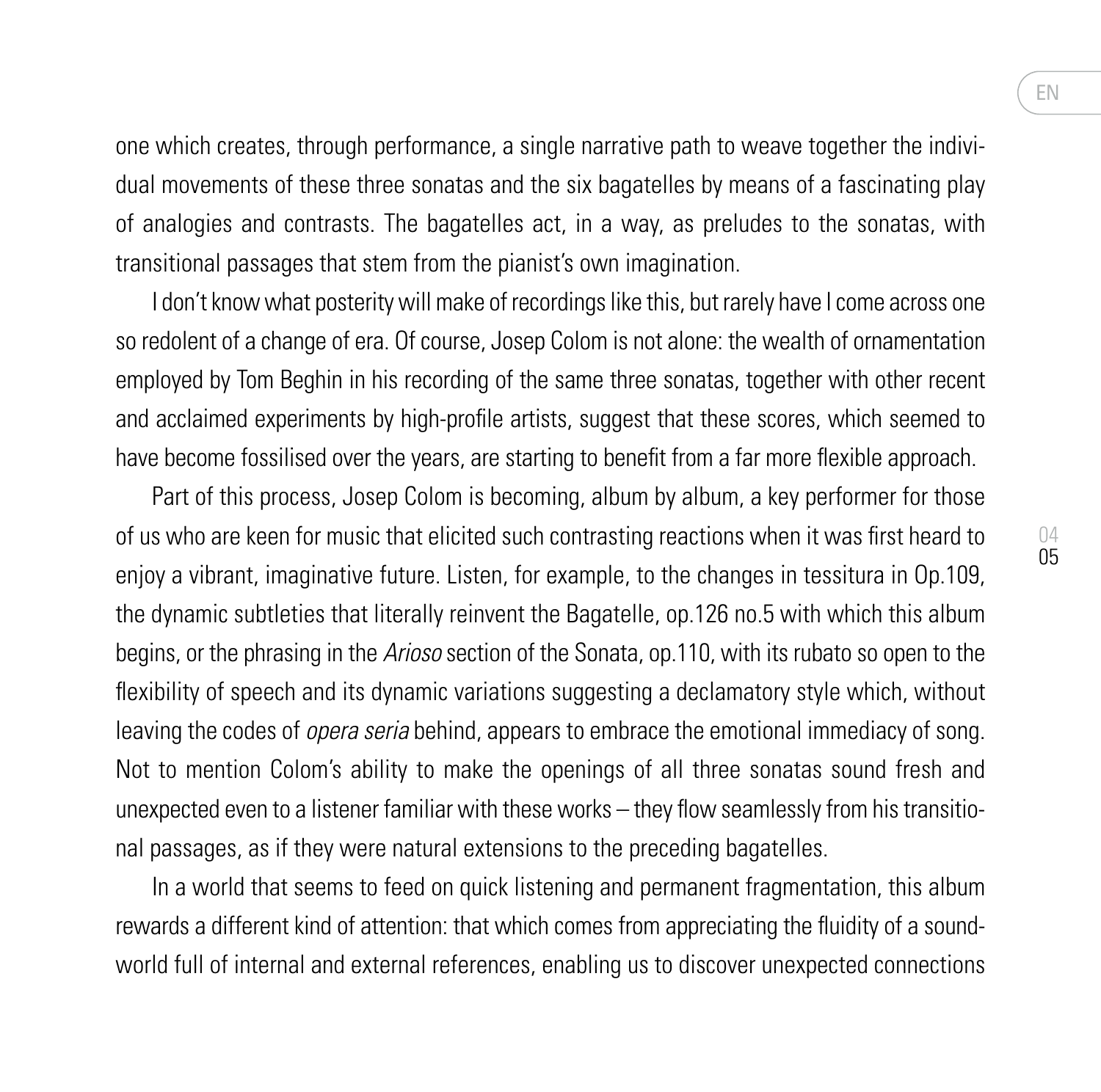between works, or even bridges stretching towards realities that once seemed distant. The first surprise to strike the listener, of course, is the freedom with which the text is treated, reminiscent of those bygone days when pianists did not necessarily confine themselves to the notes on the page. There are plenty of other references to the past as well. Not for generations, for example, has the *Arietta* of Op.111 been heard at a tempo at which a human voice could sing it and which is in keeping with the simplicity Beethoven himself calls for by marking it *Adagio molto semplice e cantabile*. That indication is difficult to square with the way in which, for the last fifty years, pianists have tended to opt for very slow tempos, breath marks a singer would find impossible, a tonal refinement pushed to its limit, and an excessive attention to detail. The faster tempo chosen by Josep Colom and a use of accentuation that shows a respect for the simplicity of folk tunes both have the flavour of an ancient wisdom, rescued from other, very different priorities. And the final chord is kept short, as marked in the score (light years away from the prolonged versions to which tradition has accustomed us, which seem to project it into a metaphysical timelessness). This gives it a purity which, in itself, would be enough to make this album the focus of a discussion about what this music still has to offer us today, having already adapted itself to so many cultural changes throughout the two centuries of its existence.

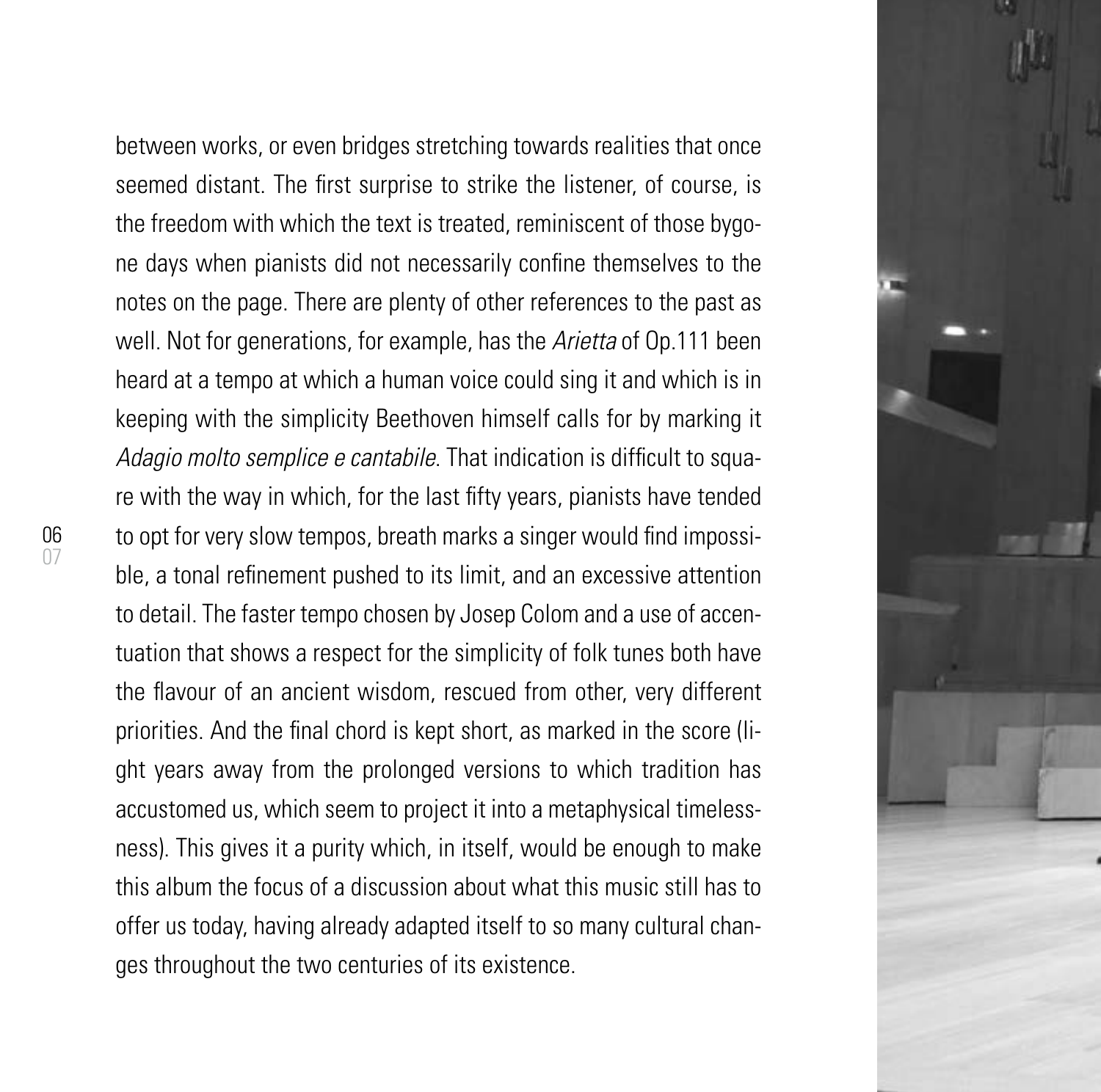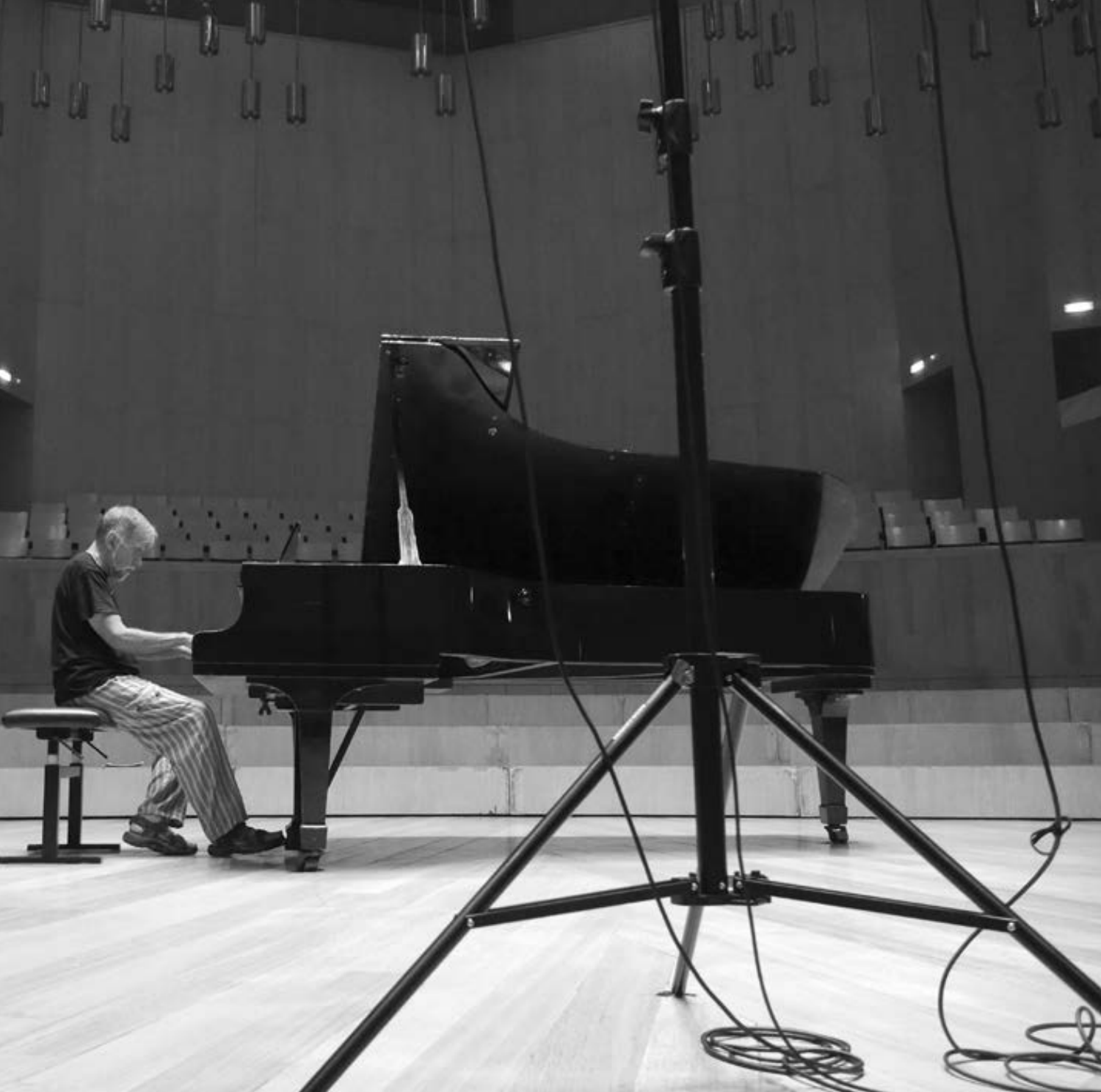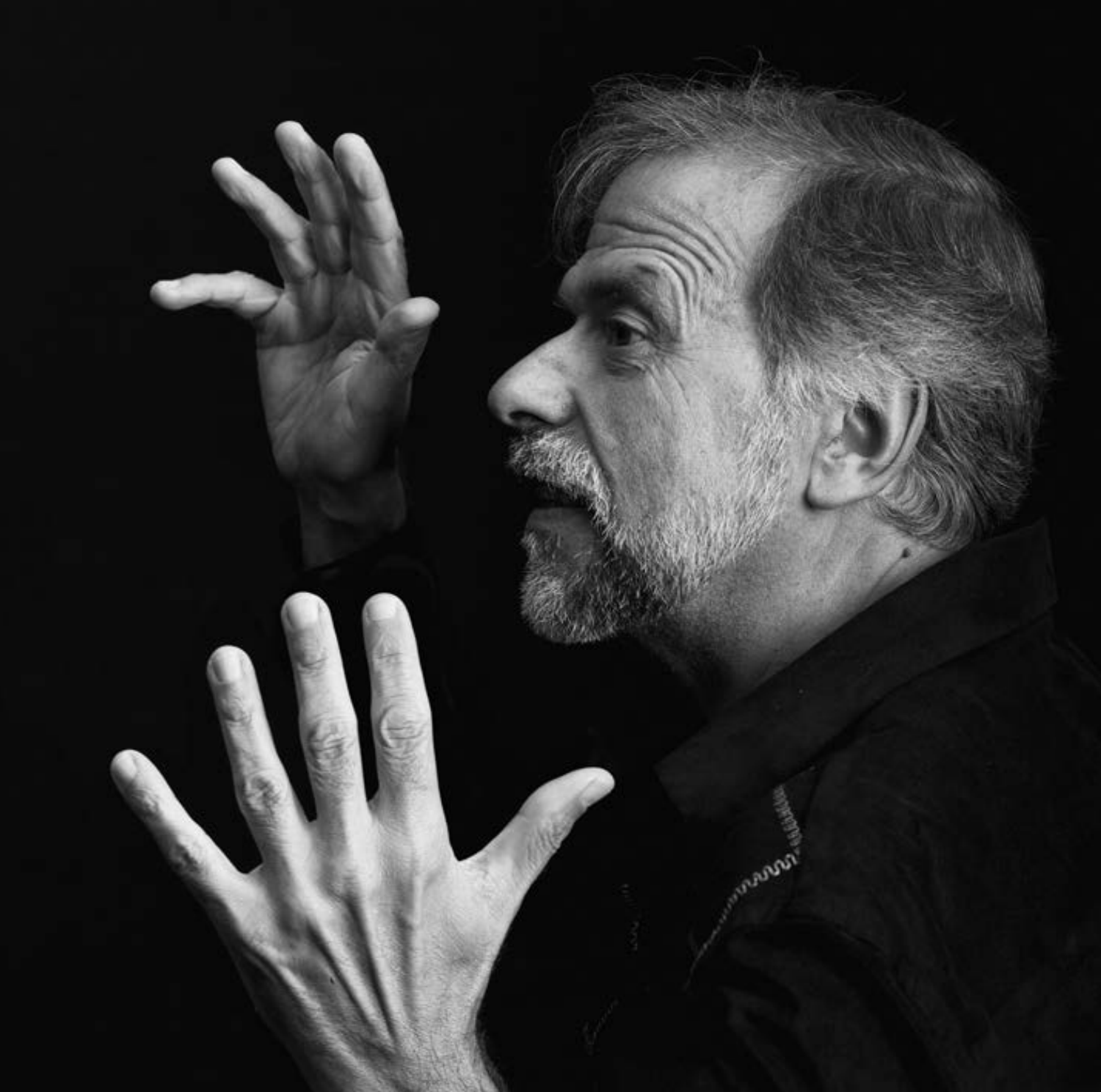## *Trayectorias cruzadas*

Luca Chiantore *(musikeon.net)*

eethoven no fue sólo un gran artista. Con el paso del tiempo, su apellido se ha convertido en el icono de toda una cultura, identificada en una forma de concebir la música que parece inseparable del que es el conjunto de su legado. Sobre él —sobre su obra y sobre el mito que se generó en torno a su persona— se armó a lo largo del siglo XIX el concepto mismo de "música clásica", con sus valores, sus modos de escucha y su supuesta capacidad de elevar el espíritu humano por encima de la trivialidad de la vida diaria proyectándolo hacia una dimensión metafísica que se consideraba impensable para músicas consideradas más "populares".

De esa fuerza que parecía latir en la música de Beethoven, las últimas obras se volvieron con el tiempo la máxima representación. Y esto incluyó pronto una precisa forma de pensar la interpretación: en épocas en las que era habitual que el músico "personalizara" su manera de tocar transformando a discreción el texto escrito, las obras de Beethoven fueron las primeras en las que se consideró un anatema modificar la partitura, pronto vista como un verdadero texto sagrado garante de una verdad superior. Y si esto era cierto para todas su obras, las últimas eran las que se observaban con la mayor veneración.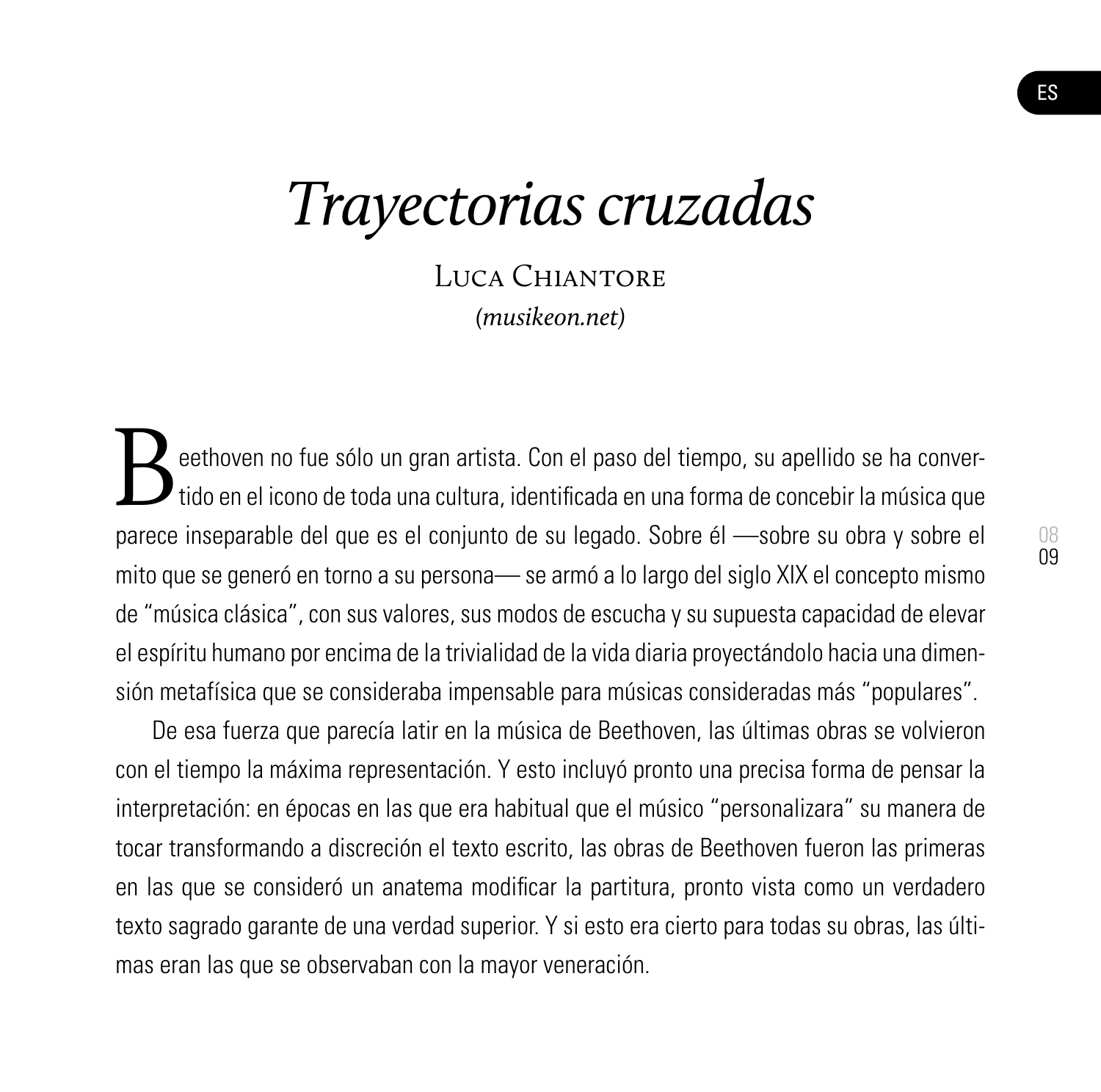En realidad, precisamente aquellas obras tardías que desde el principio fascinaron a los musicólogos eran las más enigmáticas y las más difíciles de clasificar. Estaban llenas de fulguraciones sin precedentes, pero también de continuas miradas al pasado; y aunque era posible reconocer en ella una impresionante coherencia, también es cierto que el último Beethoven dejó afirmaciones de su puño y letra que nos hablan sobre todo de su pragmática adhesión a las circunstancias y de unos intereses económicos que se antepusieron en más de una ocasión a las decisiones artísticas, como cuando dejó en manos de su alumno Ferdinand Ries la decisión última acerca de la estructura que acabaría teniendo la primera edición inglesa de la Sonata op. 106, la ilustre *Hammerklavier*. La propia acogida que tuvieron las obras principales de esa época evidencia en primer lugar la heterogeneidad de unos referentes que no dudaban en incorporar elementos muy mundanos, como la inclusión de platos, bombo y triángulo en la Novena Sinfonía. Pero no fue eso lo que se apreció en aquella sinfonía desde la época de Wagner en adelante. De hecho, la tradición ha querido ver "unidad" y "coherencia" no sólo a la hora de concebir como un todo los diversos movimientos de una obra (y con más razón si se trataba de estructuras tan insólitas como las de sus últimas sonatas y sus últimos cuartetos) sino incluso en colecciones de piezas breves como las seis Bagatelas op. 126 presentes en este disco.

Pero las cosas están cambiando y este disco es parte del proceso que estamos presenciando actualmente tanto en la musicología como en la vida concertística. El itinerario que Josep Colom propone en este disco no asume como suyos los dictámenes de la tradición heredada; en lugar de un sometimiento a esos dogmas, lo que hallamos es *libertad*. La libertad de combinar, sorprender e inventar, en línea con la creciente creatividad que caracteriza el conjunto de la trayectoria de este pianista tan peculiar.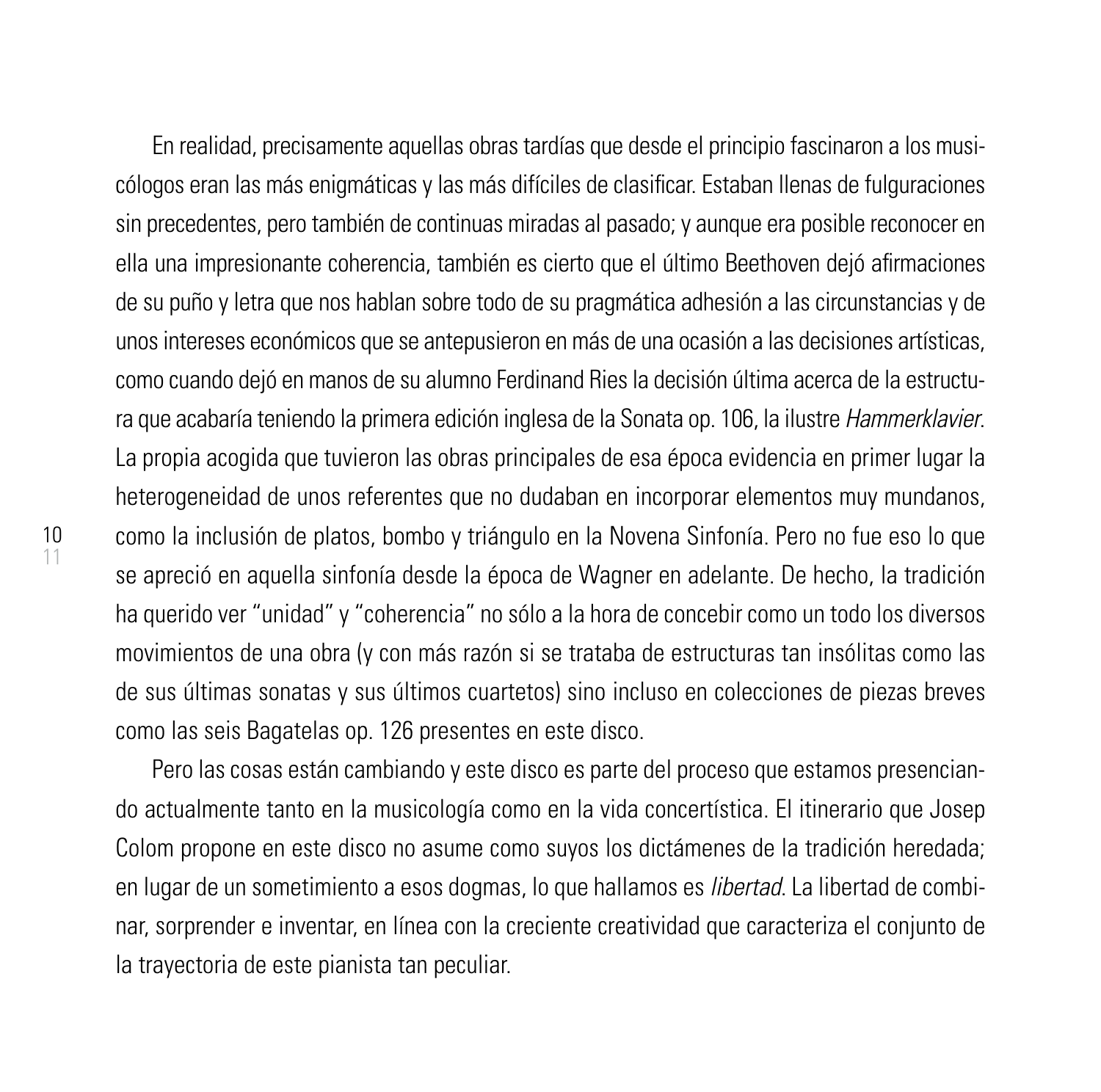Si analistas e intérpretes han sabido detectar elementos unificadores incluso en obras tan heterogéneas como las Sonatas op. 109 y op. 110, o entre los dos movimientos antitéticos (en dimensiones, tempo, estructura y carácter) de la Op. 111, asistimos aquí a un proceso opuesto: el de crear a través de la propia interpretación un camino narrativo unitario que hila, mediante un fascinante juego de analogías y contrastes, los distintos movimientos de estas tres sonatas y las propias seis bagatelas. Bagatelas que, de este modo, se ven convertidas en una suerte de preludio a las sonatas, haciendo uso de pasajes de transición surgidos de la inventiva del propio pianista.

No sabemos qué hará la posteridad con grabaciones como ésta, pero pocas veces asistimos a una propuesta que tiene tanto el sabor de un cambio de era. Josep Colom no está solo, desde luego: la riqueza de la ornamentación que Tom Beghin ha empleado en su grabación de estas mismas tres sonatas así como otras aclamadas experiencias recientes de intérpretes muy reconocidos auguran un futuro de mucha mayor flexibilidad ante esas partituras que el tiempo parecía haber fosilizado.

En ese proceso, Josep Colom se está convirtiendo, disco a disco, en un referente ineludible para quienes deseamos un porvenir vital e imaginativo para una música que, cuando surgió, supo generar tantas reacciones contrastantes. Escúchense los cambios de tesitura en la Op. 109, las sutilezas dinámicas que literalmente reinventan la Bagatela Op. 126 nº 5 con la que empieza el disco, o el fraseo del Arioso de la Sonata Op. 110, con su rubato tan abierto a la exibilidad del habla y sus juegos dinámicos propios de una declamación vocal que, sin renunciar a los códigos de la ópera seria parece abrazar la inmediatez emocional de una canción. Y, constantemente, la capacidad de hacer que el principio de cada una de las tres sonatas suene nuevo e inesperado incluso al oyente familiarizado con estas composiciones, al surgir sin solu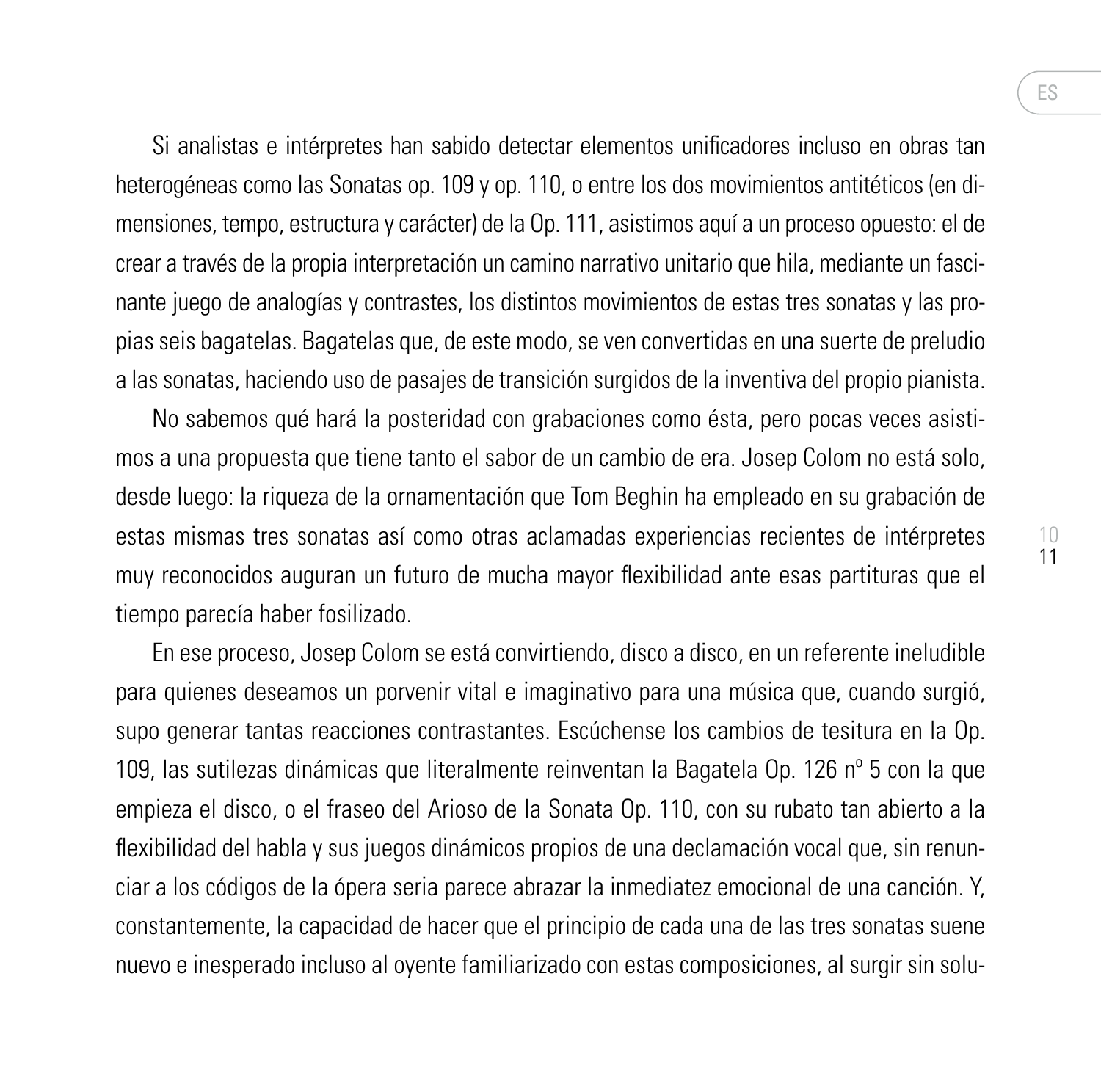ción de continuidad de pasajes de conexión que consiguen que las propias sonatas se presenten como la natural prolongación de las bagatelas que las preceden.

En un mundo que parece nutrirse de la escucha fugaz y la fragmentación permanente, este disco premia otra clase de atención: la que surge del apreciar la continuidad de un mundo sonoro lleno de referencias internas y externas, que permite descubrir vínculos inesperados entre las obras y, aún más, puentes proyectados hacia realidades que parecían lejanas. Lo que primero sorprende, por supuesto, es la libertad ante el texto, que nos remite a épocas pasadas en las que el pianista no necesariamente se atenía a las notas escritas en la partitura. Pero las referencias al pasado son constantes también en otros aspectos. Hacía generaciones que no escuchábamos, por ejemplo, la Arietta de la Sonata op. 111 a un tempo compatible con la cantabilidad de la voz y acorde con la simplicidad que el propio Beethoven evoca en su manuscrito al presentarlo como un *Adagio molto semplice e cantabile*, indicación difícil de encajar con la tendencia que, a lo largo del último medio siglo, ha llevado a tantos pianistas a buscar tiempos lentísimos, respiraciones imposibles para un cantante, un preciosismo tímbrico llevado al límite y una extremada atención al detalle. La mayor velocidad elegida aquí por Josep Colom y la continuidad de una acentuación que no desdeña la simplicidad de la melodía popular tienen el sabor de un saber antiguo, rescatado de otras y bien distintas prioridades. Y la pureza del último acorde, breve como Beethoven lo indica en su partitura (a años luz de las prolongaciones a las que la tradición nos ha acostumbrado, que parecen proyectar ese acorde en una atemporalidad metafísica), bastaría por sí sola para que este disco se convierta en un foco de discusión acerca de qué puede ofrecernos hoy esta música que tantas veces ha sabido ajustarse, a lo largo de sus dos siglos de existencia, a los cambios de nuestra cultura.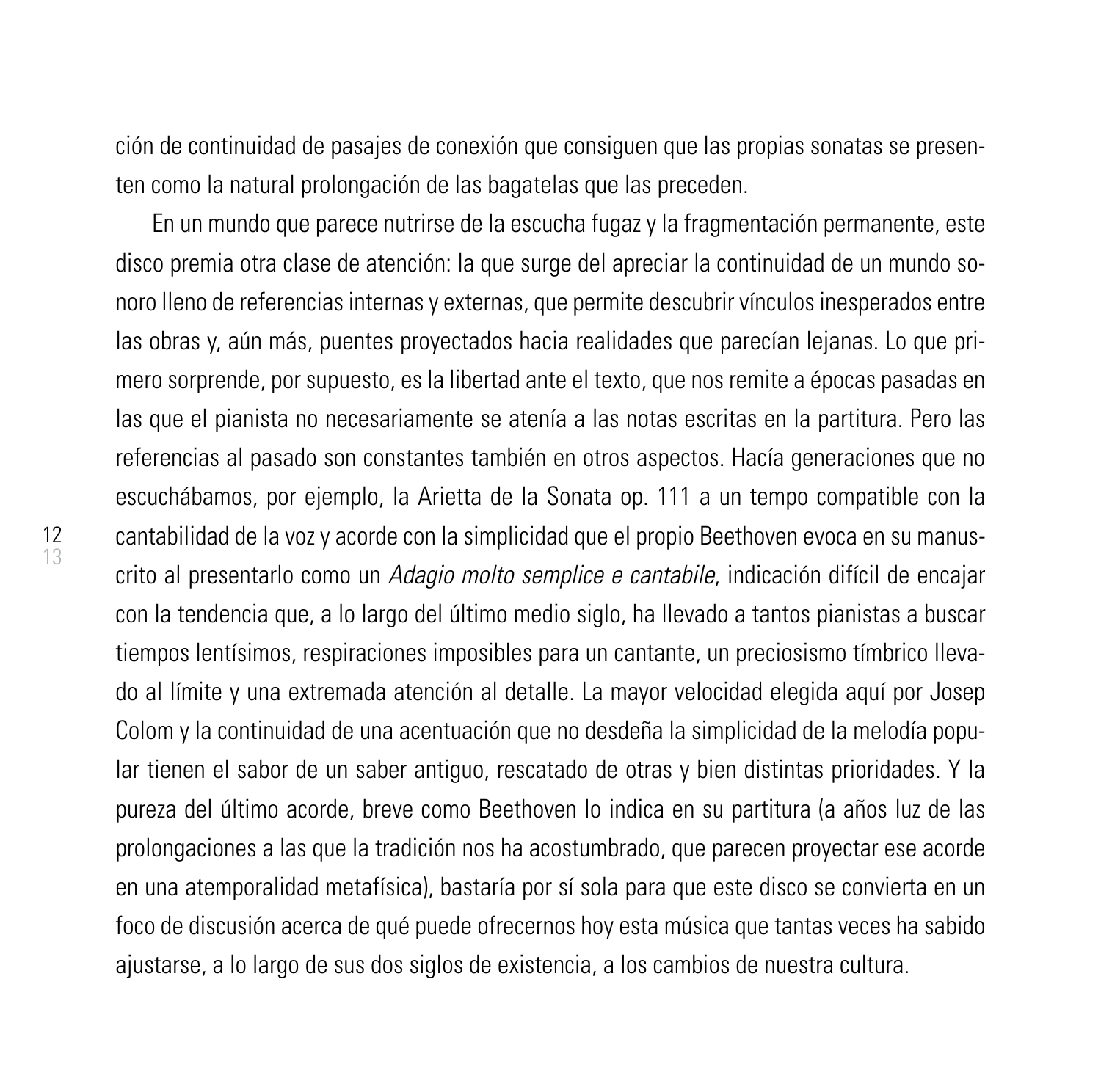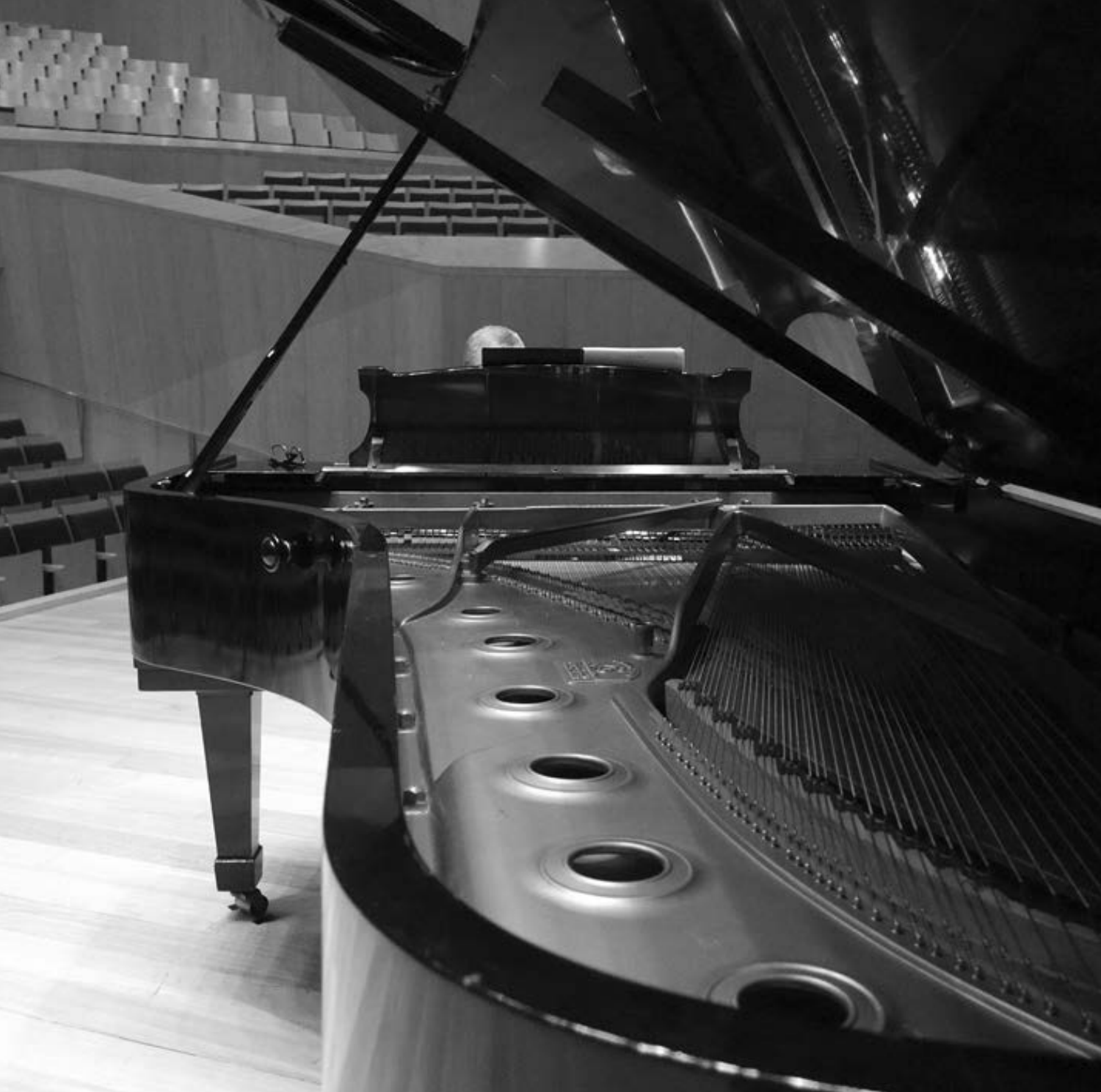#### **RECORDING DATA**

Recording: July 4-7, 2016 at Auditorio de Zaragoza, Sala Mozart, Zaragoza, Spain

Piano: 1957 Model D Steinway & Sons

Piano technician: Carles Horváth i Ysàs

Producer and recording engineer: Gonzalo Noqué

Equipment: Sonodore and Schoeps microphones; Merging Horus microphone preamplifier and AD/DA converter; Pyramix Workstation; Sennheiser and Abyss Phi headphones; Dali Epicon speakers

Original Format: DSD256 (11.289MHz)

Surround version: 5.0

#### **BOOKLET INFO**

English translation: Susannah Howe Photos: Juan de la Sota (cover), Paz Fernández (pp. 02, 08), Gonzalo Noqué (pp. 07, 13, 15) Graphic design: Gabriel Saiz (Filo Estudio)

This SACD was recorded using the DSD (Direct Stream Digital<sup>TM</sup>) recording system. There are three programs contained in each SACD: the first is a standard CD stereo version that will play on any device that will play a CD, and that any CD player will simply find and play. The second and third versions are high definition DSD stereo and surround (5.0) versions that can only be played on an SACD player, which must be instructed as to which program you wish to play.

DSD and SACD are trademarks of Sony.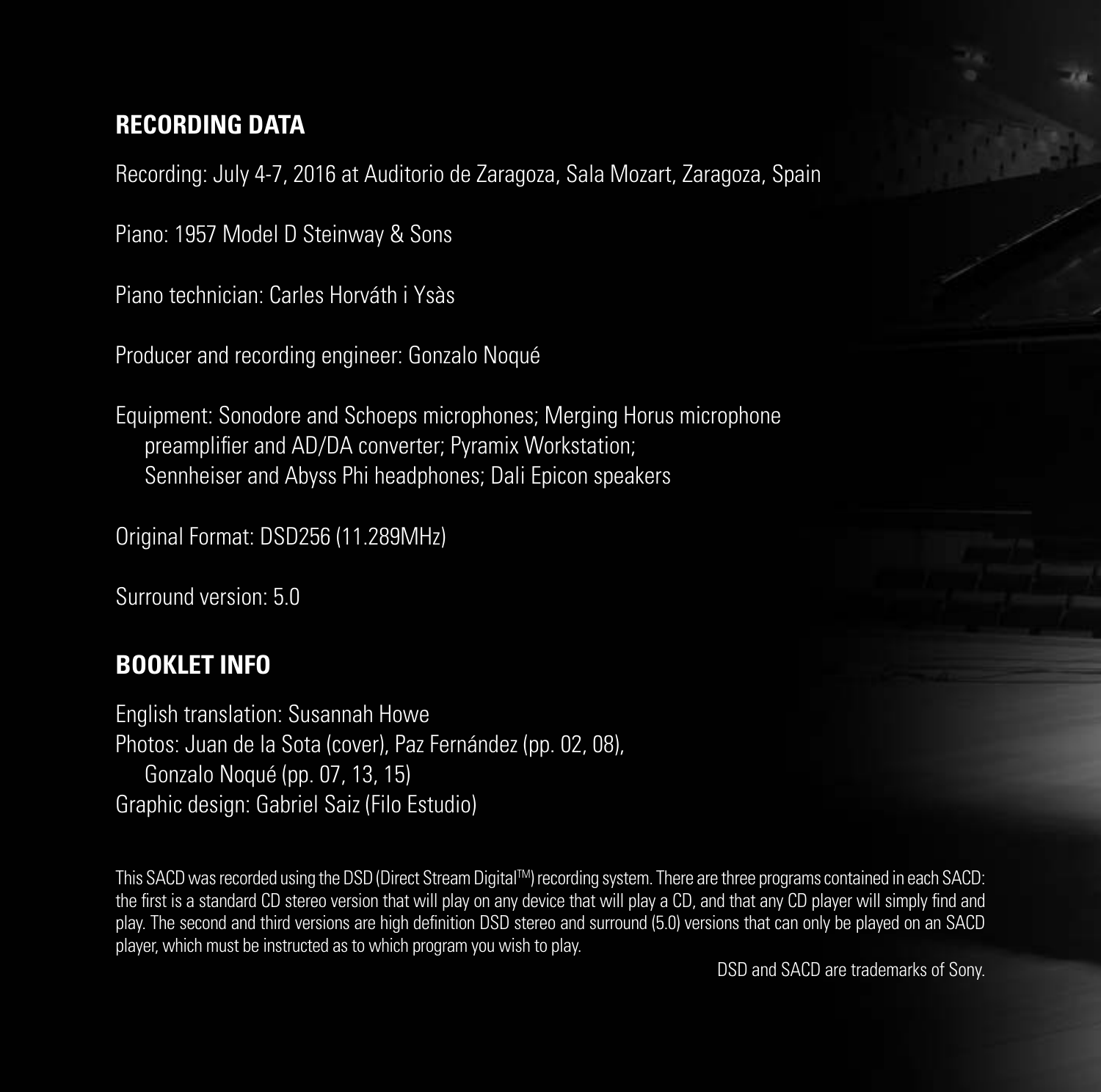EUD-SACD-1901 ©&℗ 2019 Ediciones Eudora S.L., Madrid eudorarecords.com